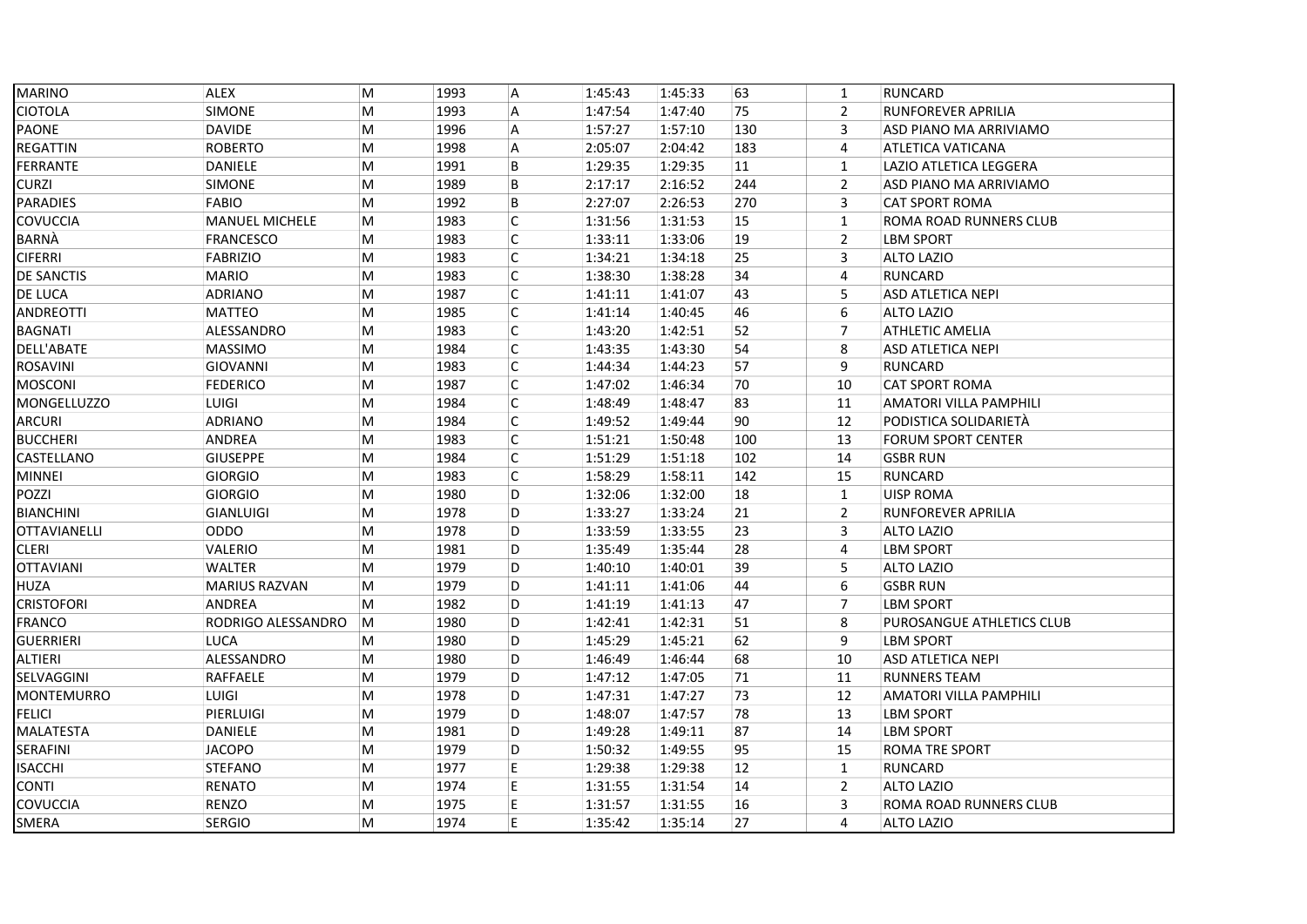| <b>PASCUCCI</b>  | FABIO                    | M | 1973 | E. | 1:37:26 | 1:37:20 | 30 | 5              | AMATORI VILLA PAMPHILI    |
|------------------|--------------------------|---|------|----|---------|---------|----|----------------|---------------------------|
| <b>FORNARIO</b>  | CARLO                    | M | 1976 | E. | 1:38:07 | 1:38:05 | 32 | 6              | <b>GSBR RUN</b>           |
| <b>OLIVIERI</b>  | <b>ALESSIO</b>           | M | 1976 | E  | 1:38:54 | 1:38:50 | 36 | $\overline{7}$ | <b>ALTO LAZIO</b>         |
| <b>NATILI</b>    | <b>UGO</b>               | M | 1977 | E  | 1:40:14 | 1:40:11 | 40 | 8              | <b>ALTO LAZIO</b>         |
| <b>RINCHIUSI</b> | <b>EMANUELE TANCREDO</b> | M | 1977 | E  | 1:40:49 | 1:40:45 | 42 | 9              | ASD ATLETICA NEPI         |
| <b>MOSTOINO</b>  | <b>WILLIAM</b>           | M | 1977 | E  | 1:44:17 | 1:44:10 | 56 | 10             | <b>CAT SPORT ROMA</b>     |
| <b>MAGNOLI</b>   | LAURO                    | M | 1974 | E  | 1:46:06 | 1:45:33 | 65 | 11             | <b>FORUM SPORT CENTER</b> |
| <b>IANNONE</b>   | <b>IVAN</b>              | M | 1974 | E  | 1:47:21 | 1:47:14 | 72 | 12             | <b>LBM SPORT</b>          |
| <b>ELIA</b>      | DANIELE                  | M | 1976 | E  | 1:47:56 | 1:47:52 | 76 | 13             | ROMA ROAD RUNNERS CLUB    |
| CAPOZUCCHI       | CARLO                    | M | 1974 | E  | 1:48:01 | 1:47:54 | 77 | 14             | <b>ALTO LAZIO</b>         |
| PAZZETTA         | <b>GIULIANO</b>          | M | 1975 | E  | 1:48:34 | 1:48:32 | 80 | 15             | ASD ATLETICA NEPI         |
| <b>BIANCHI</b>   | <b>DANILO</b>            | M | 1970 | F. | 1:30:56 | 1:30:56 | 13 | $\mathbf{1}$   | PUROSANGUE ATHLETICS CLUB |
| DI COCCO         | ANDREA                   | M | 1972 | F. | 1:31:59 | 1:31:54 | 17 | $\overline{2}$ | <b>LBM SPORT</b>          |
| TRONCARELLI      | FABIO                    | M | 1970 | F  | 1:33:17 | 1:33:14 | 20 | 3              | <b>ALTO LAZIO</b>         |
| <b>BOTTOMEI</b>  | <b>MARCO</b>             | M | 1969 | F. | 1:33:42 | 1:33:38 | 22 | 4              | <b>RUNNING EVOLUTION</b>  |
| <b>GELANGA</b>   | <b>STEFANO</b>           | M | 1972 | F. | 1:34:07 | 1:34:05 | 24 | 5              | ALTO LAZIO                |
| PIERALISI        | MASSIMILIANO             | M | 1968 | F. | 1:35:09 | 1:35:07 | 26 | 6              | <b>ALTO LAZIO</b>         |
| ZUFFRANIERI      | FABIO                    | M | 1972 | F. | 1:36:53 | 1:36:51 | 29 | $\overline{7}$ | ROMA ROAD RUNNERS CLUB    |
| <b>GIANNINI</b>  | <b>DANIELE</b>           | M | 1968 | F. | 1:38:03 | 1:38:02 | 31 | 8              | <b>GSBR RUN</b>           |
| SFONDALMONDO     | MASSIMILIANO             | M | 1971 | F. | 1:38:20 | 1:38:19 | 33 | 9              | <b>TX FITNESS</b>         |
| <b>BOMBINI</b>   | <b>GIANCARLO</b>         | M | 1971 | F. | 1:38:45 | 1:38:39 | 35 | 10             | PODISTICA SOLIDARIETÀ     |
| ARELIANO         | CARLOS                   | M | 1970 | F. | 1:39:19 | 1:39:19 | 37 | 11             | <b>CAT SPORT ROMA</b>     |
| <b>SCIUTO</b>    | ALESSANDRO               | M | 1970 | F. | 1:40:25 | 1:40:20 | 41 | 12             | AMATORI VILLA PAMPHILI    |
| <b>PATRIZI</b>   | ANGELO                   | M | 1968 | F  | 1:41:13 | 1:41:10 | 45 | 13             | <b>ALTO LAZIO</b>         |
| CASTELLUCCIO     | <b>PINO</b>              | M | 1972 | F  | 1:45:08 | 1:45:08 | 59 | 14             | PODISTICA SOLIDARIETÀ     |
| DI MAIO          | PASQUALE                 | M | 1970 | F. | 1:46:12 | 1:46:02 | 66 | 15             | PUROSANGUE ATHLETICS CLUB |
| <b>FRITTELLA</b> | <b>GINO</b>              | M | 1964 | G  | 1:39:33 | 1:39:31 | 38 | $\mathbf{1}$   | LAZIO ATLETICA LEGGERA    |
| <b>CITTI</b>     | <b>UMBERTO</b>           | M | 1964 | G  | 1:41:58 | 1:41:31 | 48 | $\overline{2}$ | <b>ALTO LAZIO</b>         |
| CASINI           | <b>GIOVANNI</b>          | M | 1967 | G  | 1:42:35 | 1:42:30 | 50 | 3              | ATLETICA MONTE MARIO      |
| <b>FRISCIA</b>   | <b>MICHELE</b>           | M | 1966 | G  | 1:43:32 | 1:43:22 | 53 | 4              | AMATORI VILLA PAMPHILI    |
| <b>JORIO</b>     | VALERIO                  | M | 1965 | G  | 1:44:44 | 1:44:11 | 58 | 5              | <b>GSBR RUN</b>           |
| DE SOSSI         | ARMANDO MARIA            | M | 1966 | G  | 1:45:23 | 1:45:16 | 60 | 6              | <b>GSBR RUN</b>           |
| <b>FARINA</b>    | <b>IGNAZIO STEFANO</b>   | M | 1963 | G  | 1:45:28 | 1:45:23 | 61 | $\overline{7}$ | <b>GSBR RUN</b>           |
| TURIANELLI       | <b>MASSIMO</b>           | M | 1963 | G  | 1:45:52 | 1:45:38 | 64 | 8              | ATL. VILLA DE SANCTIS     |
| <b>GATTI</b>     | ANDREA                   | M | 1967 | G  | 1:46:35 | 1:46:23 | 67 | 9              | <b>RUNCARD</b>            |
| <b>RICCI</b>     | PAOLO                    | M | 1965 | G  | 1:46:51 | 1:46:45 | 69 | 10             | <b>RUNNERS TEAM</b>       |
| <b>ATZENI</b>    | PIETRO VINCENZO          | M | 1963 | G  | 1:47:52 | 1:47:35 | 74 | 11             | AMATORI VILLA PAMPHILI    |
| <b>MASCARO</b>   | <b>ANTONIO</b>           | M | 1964 | G  | 1:48:24 | 1:48:20 | 79 | 12             | <b>GSBR RUN</b>           |
| <b>MARANO</b>    | <b>NADIO</b>             | M | 1966 | G  | 1:48:41 | 1:48:21 | 81 | 13             | ASD PIANO MA ARRIVIAMO    |
| <b>BORCAN</b>    | ADRIAN                   | M | 1967 | G  | 1:49:13 | 1:48:38 | 84 | 14             | CAT SPORT ROMA            |
| <b>FRUSTAGLI</b> | PASQUALE                 | M | 1967 | G  | 1:50:18 | 1:50:02 | 92 | 15             | <b>GO RUNNING TEAM</b>    |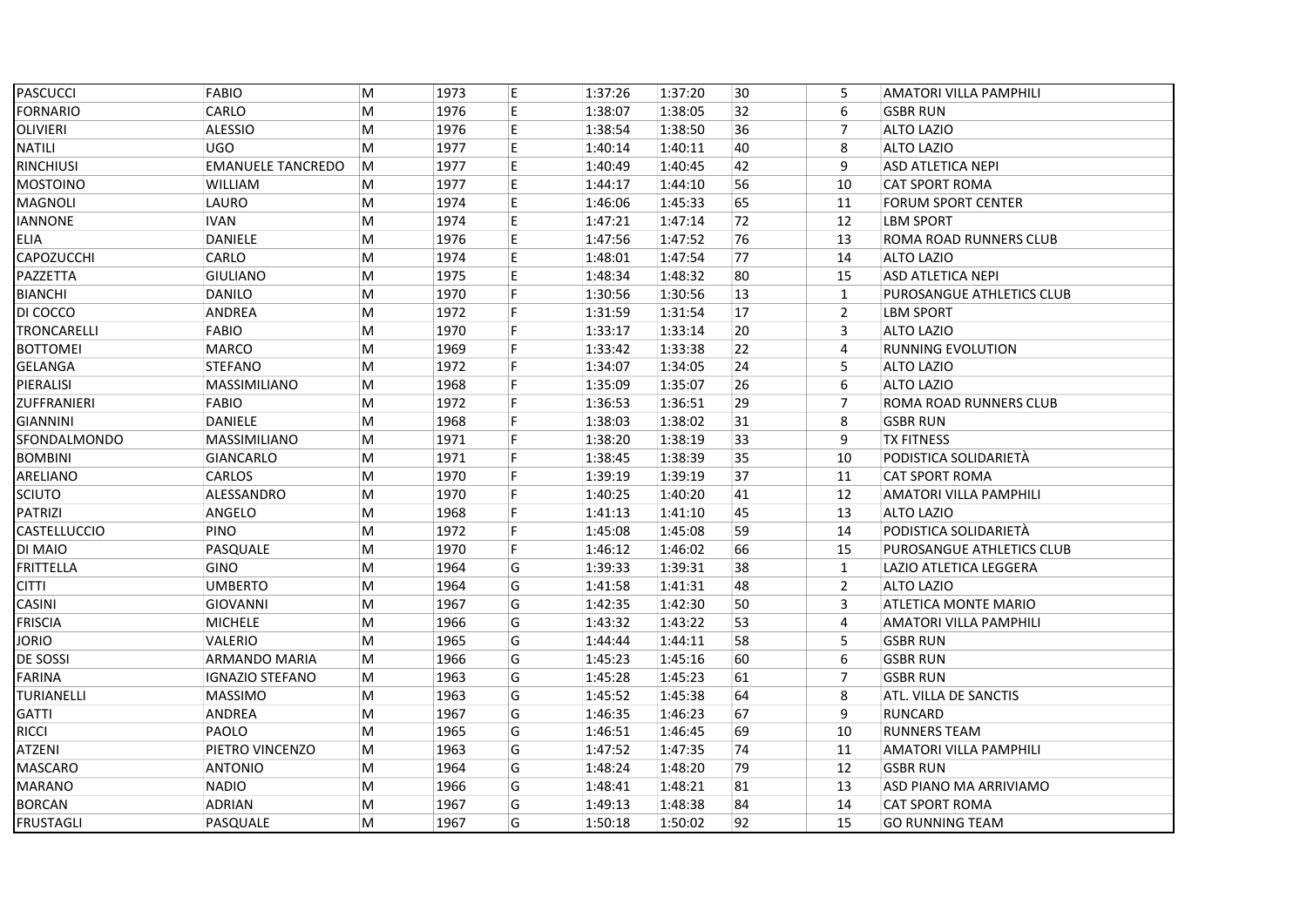| GRECO              | <b>ETTORE</b>    | M         | 1959 | H           | 1:42:25 | 1:42:23 | 49  | $\mathbf{1}$   | <b>AS.TRA ROMA</b>                |
|--------------------|------------------|-----------|------|-------------|---------|---------|-----|----------------|-----------------------------------|
| <b>CAPOTORTI</b>   | GUIDO            | M         | 1961 | H           | 1:43:45 | 1:43:41 | 55  | $\overline{2}$ | TRAIL DEI 2 LAGHI                 |
| GALASSO            | PAOLO            | M         | 1961 | H           | 1:49:29 | 1:49:21 | 88  | 3              | <b>GSBR RUN</b>                   |
| <b>COLUCCIELLO</b> | ANGELO           | M         | 1958 | H           | 1:50:48 | 1:50:26 | 97  | 4              | <b>ASD FREE RUNNERS</b>           |
| <b>LEONARDI</b>    | <b>GIANPAOLO</b> | M         | 1961 | H           | 1:53:17 | 1:53:14 | 107 | 5              | <b>ALTO LAZIO</b>                 |
| <b>ADDELIO</b>     | PIETRO VINCENZO  | M         | 1962 | H           | 1:55:56 | 1:55:40 | 122 | 6              | ASD PIANO MA ARRIVIAMO            |
| CALICCHIA          | WALTER           | M         | 1962 | H           | 1:56:00 | 1:55:36 | 124 | $\overline{7}$ | LAZIO ATLETICA LEGGERA            |
| <b>MONTAGNINO</b>  | <b>DARIO</b>     | M         | 1958 | H           | 1:58:48 | 1:58:37 | 145 | 8              | AMATORI VILLA PAMPHILI            |
| LAPADULA           | <b>DOMENICO</b>  | M         | 1961 | H           | 1:58:53 | 1:58:50 | 146 | 9              | <b>AS.TRA ROMA</b>                |
| PUTZOLU            | <b>MASSIMO</b>   | M         | 1960 | H           | 2:00:13 | 1:59:33 | 151 | 10             | <b>CAT SPORT ROMA</b>             |
| <b>MESTICI</b>     | PIERFRANCESCO    | M         | 1957 |             | 2:01:22 | 2:01:18 | 157 | $\mathbf{1}$   | <b>CALCATERRA SPORT</b>           |
| MALATESTA          | <b>UMBERTO</b>   | M         | 1954 |             | 2:03:50 | 2:03:46 | 170 | $\overline{2}$ | <b>ALTO LAZIO</b>                 |
| <b>BERTI</b>       | <b>ROBERTO</b>   | M         | 1953 |             | 2:05:29 | 2:05:12 | 187 | 3              | <b>GO RUNNING TEAM</b>            |
| <b>FORTIN</b>      | <b>MARIO</b>     | ${\sf M}$ | 1957 |             | 2:11:41 | 2:11:08 | 216 | 4              | PODISTICA OSTIA                   |
| ZEDDE              | <b>FRANCO</b>    | M         | 1957 |             | 2:12:21 | 2:12:00 | 218 | 5              | <b>AMATORI VILLA PAMPHILI</b>     |
| <b>NANNI</b>       | <b>GREGORIO</b>  | M         | 1957 |             | 2:12:26 | 2:12:16 | 219 | 6              | <b>GSBR RUN</b>                   |
| <b>DE SANTIS</b>   | <b>FRANCESCO</b> | M         | 1956 |             | 2:13:57 | 2:13:44 | 228 | $\overline{7}$ | AMATORI VILLA PAMPHILI            |
| <b>COIRO</b>       | OSCAR            | M         | 1957 |             | 2:14:01 | 2:13:46 | 229 | 8              | <b>ITALIANA RUNNING</b>           |
| <b>DIANA</b>       | GIANCARLO        | M         | 1954 |             | 2:15:12 | 2:14:54 | 235 | 9              | <b>GO RUNNING TEAM</b>            |
| <b>TOGNALINI</b>   | <b>ROBERTO</b>   | M         | 1955 |             | 2:15:38 | 2:15:08 | 238 | 10             | MARATHON ROMA CASTELFUSANO        |
| DI MARCELLO        | <b>BERARDO</b>   | M         | 1952 | L           | 1:53:44 | 1:53:38 | 110 | $\mathbf{1}$   | ATL. FIANO ROMANO                 |
| PIETROSIMONE       | <b>VITTORIO</b>  | M         | 1952 | L           | 1:56:13 | 1:56:04 | 125 | $\overline{2}$ | RUNCARD                           |
| CASTELLANA         | <b>LEONE</b>     | M         | 1952 | L           | 2:09:19 | 2:09:15 | 206 | 3              | <b>GSBR RUN</b>                   |
| CAMPANILE          | <b>TOMMASO</b>   | M         | 1950 | L           | 2:16:03 | 2:15:21 | 240 | 4              | <b>MARATHON ROMA CASTELFUSANO</b> |
| <b>MORI</b>        | PAOLO            | M         | 1952 | L           | 2:16:38 | 2:16:27 | 243 | 5              | AMATORI VILLA PAMPHILI            |
| <b>MARIANI</b>     | LORENZO          | M         | 1951 | L           | 2:19:41 | 2:19:27 | 255 | 6              | ATLETICA TUSCULUM                 |
| <b>BENEDETTI</b>   | <b>ULISSE</b>    | M         | 1942 | M           | 2:27:17 | 2:27:10 | 272 | $\mathbf{1}$   | LEPROTTI VILLA ADA                |
| <b>BIANCO</b>      | <b>GIOVANNI</b>  | M         | 1945 | M           | 2:45:10 | 2:45:03 | 296 | $\overline{2}$ | AVIS IN CORSA CONVERSANO          |
| TIBERI             | <b>ROBERTA</b>   | F         | 1988 | 0           | 2:04:10 | 2:03:50 | 23  | $\mathbf{1}$   | ASD PIANO MA ARRIVIAMO            |
| ARIGONI            | CLAUDIA          | F         | 1984 | P           | 1:48:47 | 1:48:40 | 6   | $\mathbf{1}$   | <b>ALTO LAZIO</b>                 |
| <b>PROCACCI</b>    | <b>ROBERTA</b>   | F         | 1985 | P           | 1:53:01 | 1:52:58 | 11  | $\overline{2}$ | ASD ATLETICA NEPI                 |
| <b>CAVINO</b>      | PAMELA           | F         | 1983 | P           | 2:01:04 | 2:00:43 | 20  | 3              | ASD PIANO MA ARRIVIAMO            |
| <b>STACHOVIC</b>   | <b>EDYTA</b>     | F         | 1985 | P           | 2:08:25 | 2:07:49 | 34  | 4              | <b>CAT SPORT ROMA</b>             |
| <b>ANETRINI</b>    | ALESSANDRA       | F         | 1980 | Q           | 1:50:03 | 1:49:56 | 8   | $\mathbf{1}$   | <b>ALTO LAZIO</b>                 |
| DEI                | RACHELE          | F         | 1978 | Q           | 2:00:28 | 2:00:24 | 18  | $\overline{2}$ | ASD ATLETICA NEPI                 |
| <b>BORGOGNONI</b>  | <b>ARIANNA</b>   | F         | 1980 | Q           | 2:05:03 | 2:04:57 | 26  | 3              | PODISTICA VEIO                    |
| <b>MASSINI</b>     | <b>TIZIANA</b>   | F         | 1982 | Q           | 2:11:57 | 2:11:36 | 41  | $\overline{4}$ | ASD PIANO MA ARRIVIAMO            |
| MONELLO            | ADELINA          | F         | 1978 | Q           | 2:15:38 | 2:15:08 | 45  | 5              | MARATHON ROMA CASTELFUSANO        |
| PASQUARIELLO       | RACHELE          | F         | 1980 | Q           | 2:19:37 | 2:19:11 | 49  | 6              | ASD PIANO MA ARRIVIAMO            |
| SANTINI            | <b>MONICA</b>    | F         | 1974 | $\mathsf R$ | 1:49:41 | 1:49:34 | 7   | $\mathbf{1}$   | <b>ALTO LAZIO</b>                 |
| DI BIAGIO          | DANIELA          | F         | 1974 | ${\sf R}$   | 1:50:18 | 1:50:03 | 9   | $\overline{2}$ | <b>GO RUNNING TEAM</b>            |